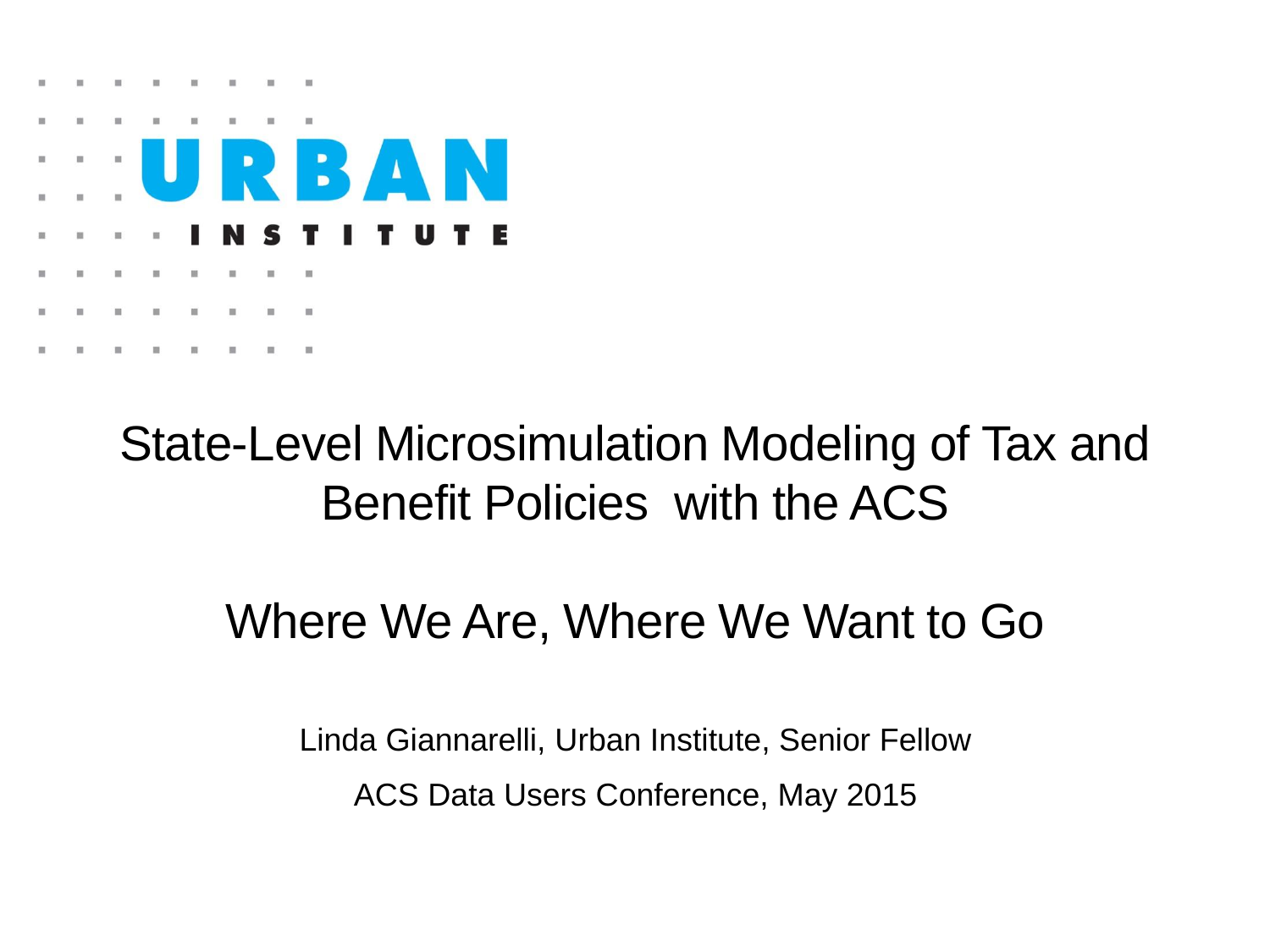## Context for today's discussion

- Much of today's policy "action" is at the state level
	- Poverty commissions
	- Minimum wage changes
	- TANF, child care subsidies, state income taxes, etc.
	- State-level policy-makers have limited tools for understanding possible impacts of changes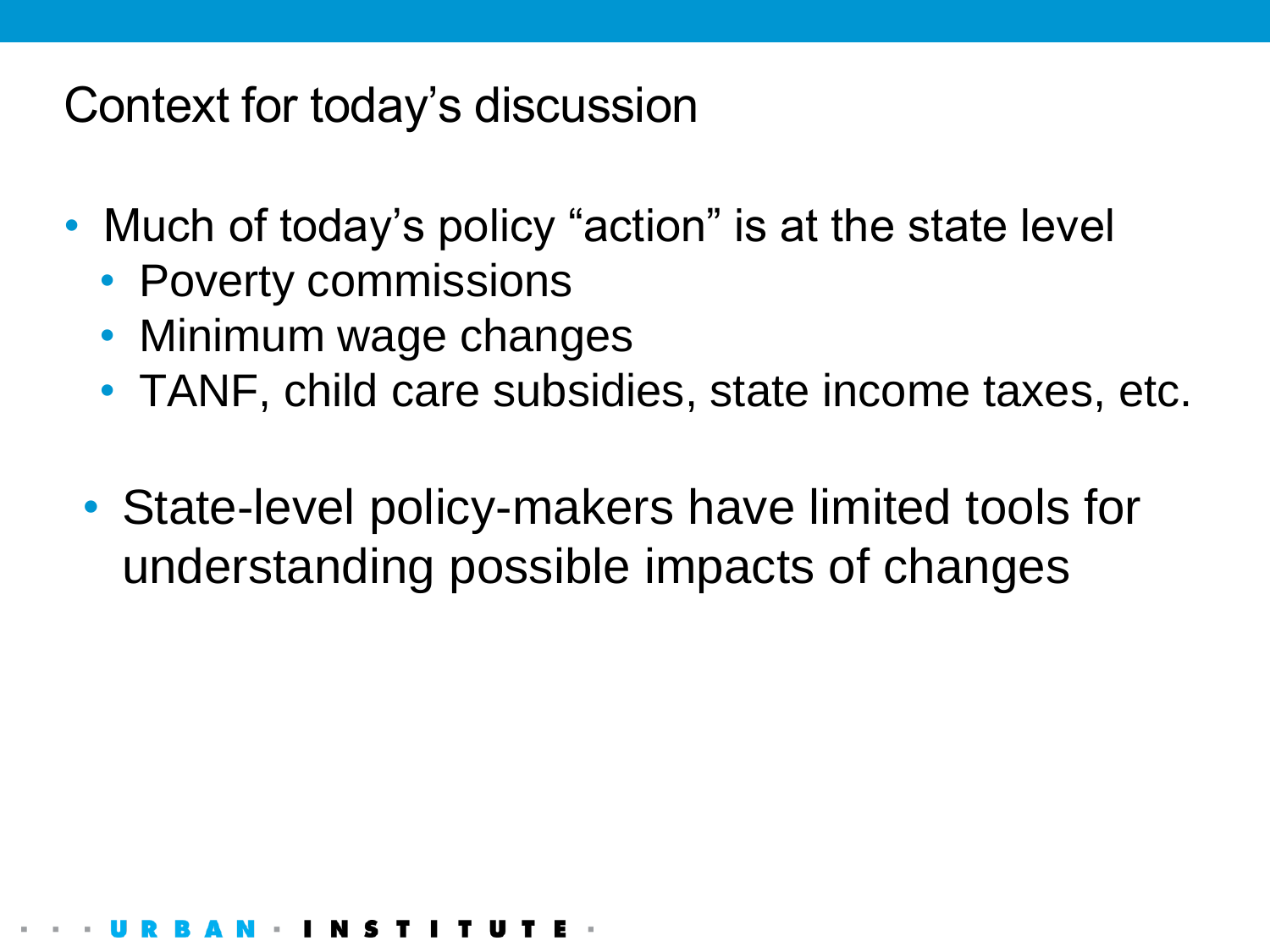# One analytic solution: ACS plus microsimulation

- What has already been done
	- Individual research projects for state organizations, commissions
- How the capability could be expanded
	- Broadly available via the internet
	- User-friendly
	- Geared to state analyst needs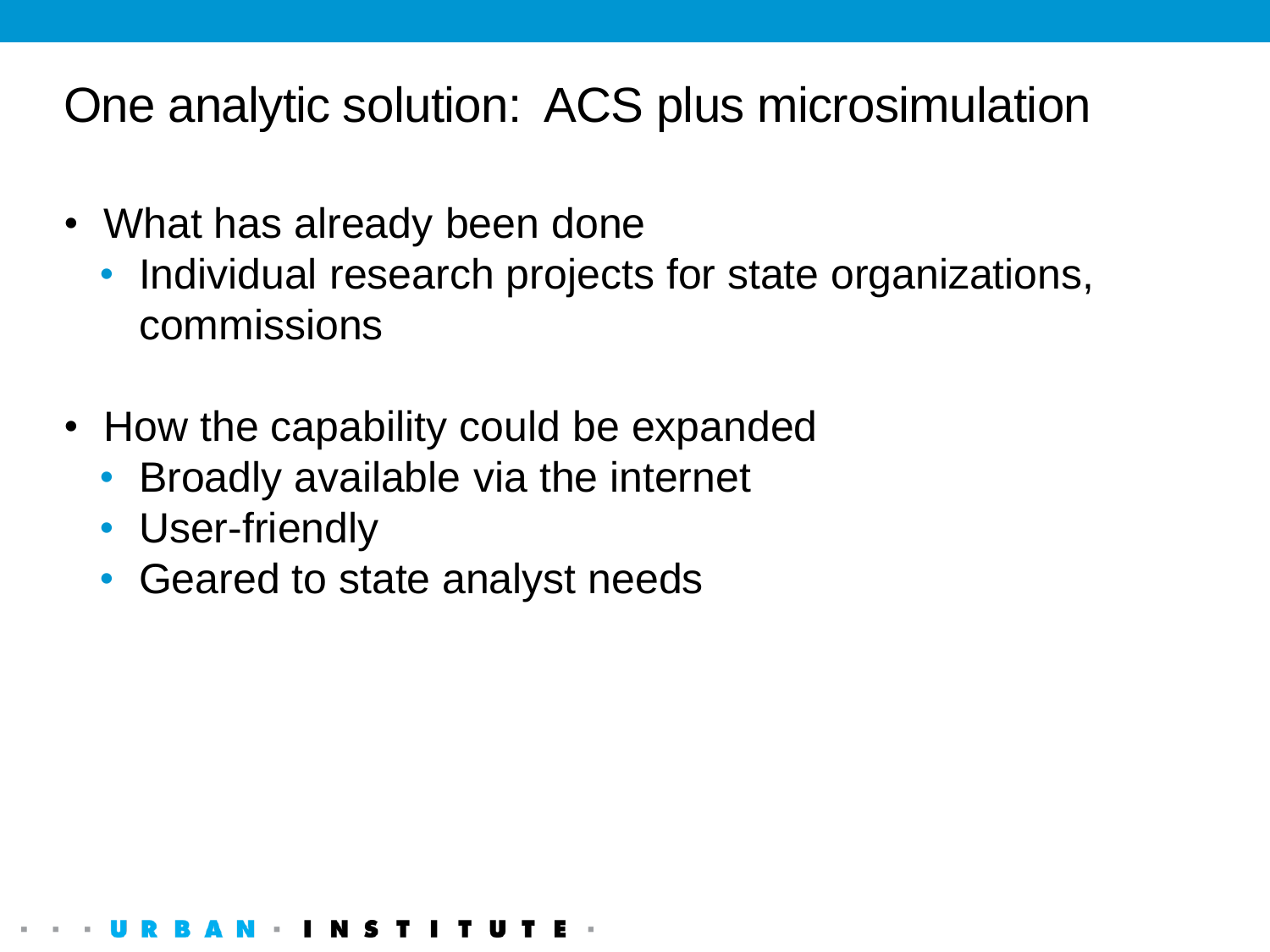# Some specific policy questions

- How would a change in the minimum age affect the number of people in poverty?
- If we increase TANF benefits, what will that do to SNAP benefits and LIHEAP eligibility?
- What would be the net impact of a set of changes in child care subsidies and the state-level child care tax credit?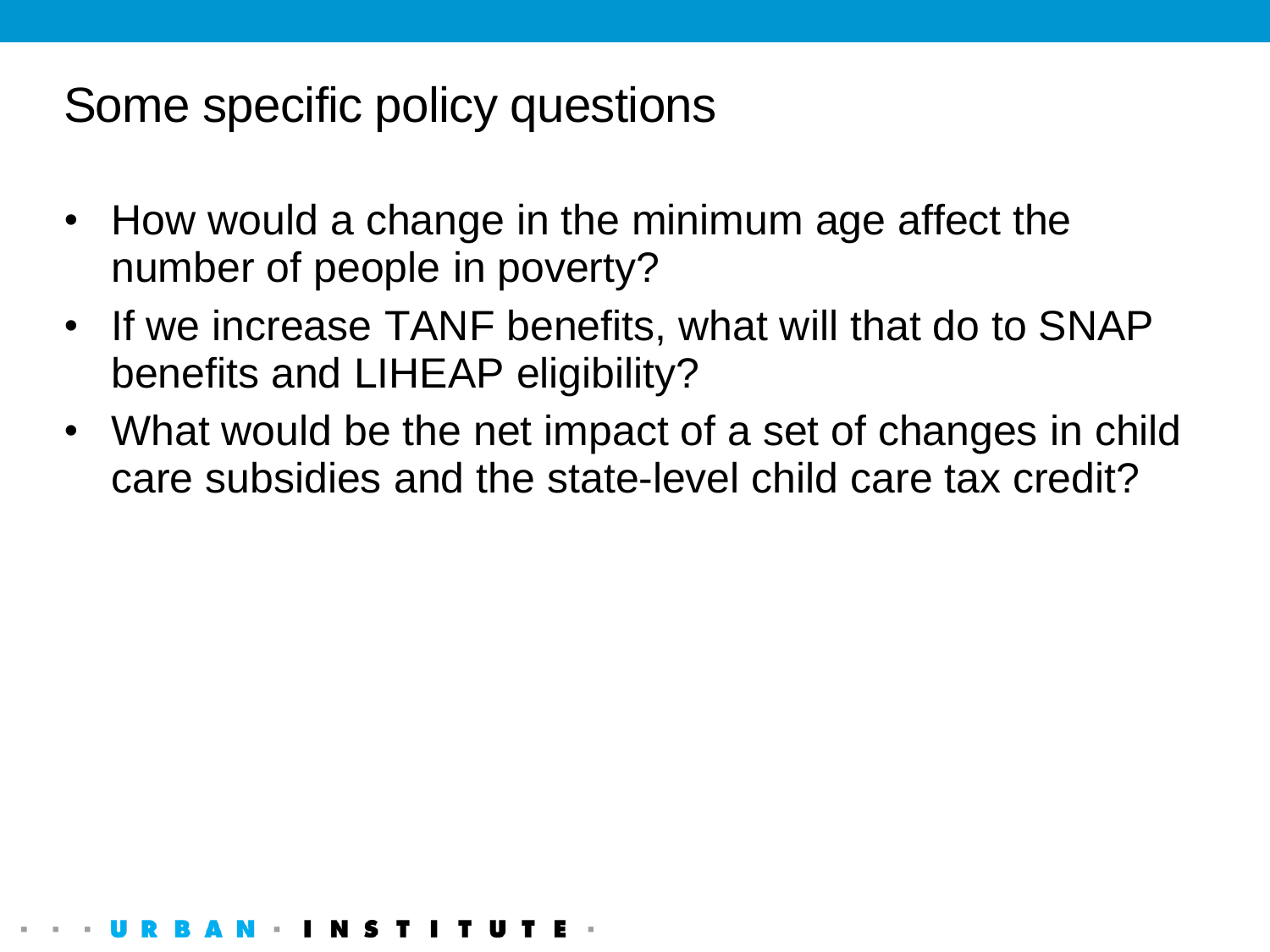What is needed to answer those questions

- Detailed data on households in the state:
	- the ACS
- A tool that can calculate what happens to each household under the new policy vs. the actual baseline:
	- a microsimulation model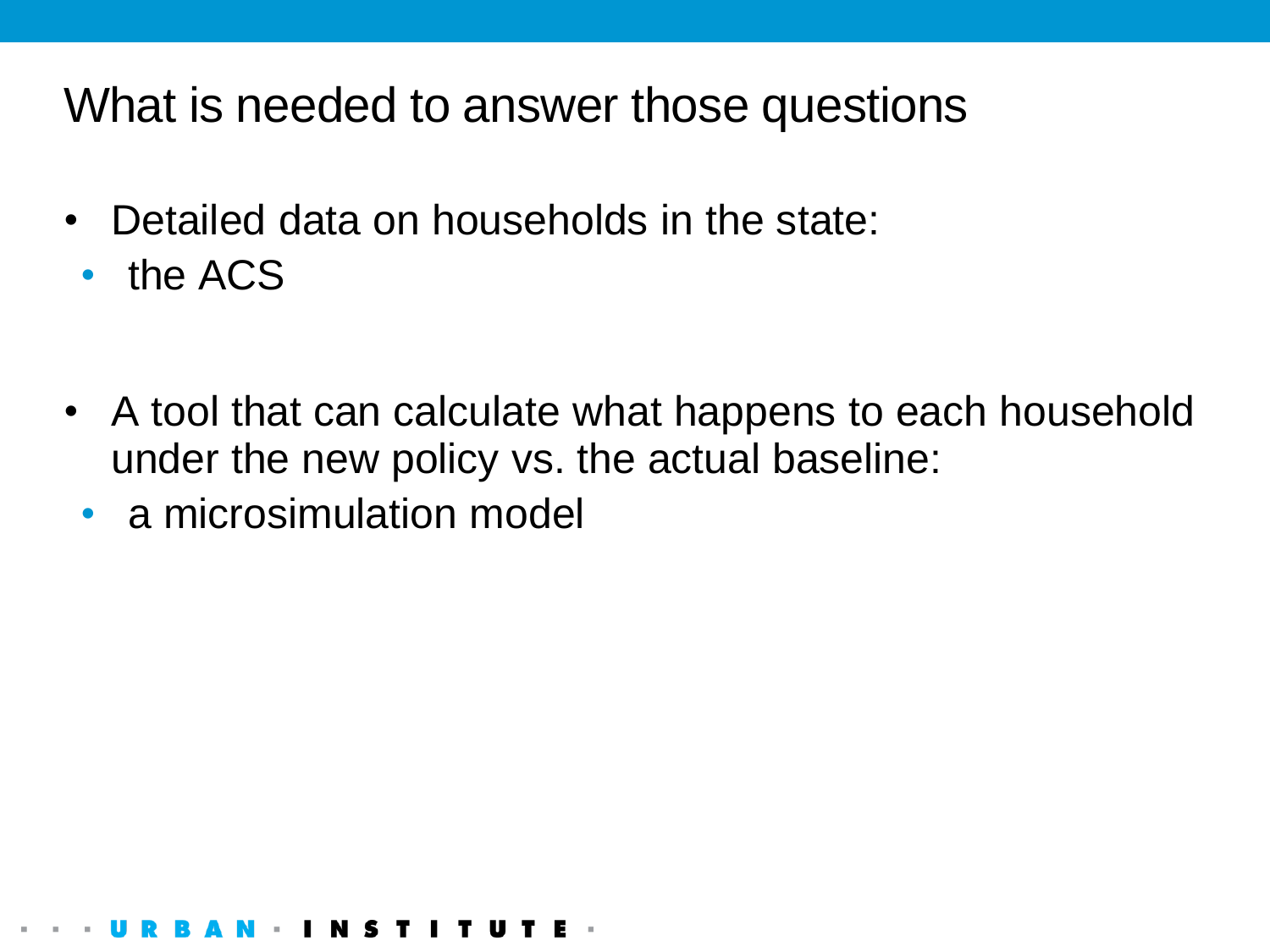# What is microsimulation?

- Policies modeled on each household, one at a time
- The computer code mimics the actual rules of the program being simulated
- The computer code can "add on" variables that are not present in the survey data, such as
	- If you are eligible for SNAP
	- How much income tax you owe
	- The model can simulate actual rules (the "baseline") or alternative policies
	- Great flexibility in analyzing results

*Federal government agencies have access to microsimulation models; state agencies generally do not*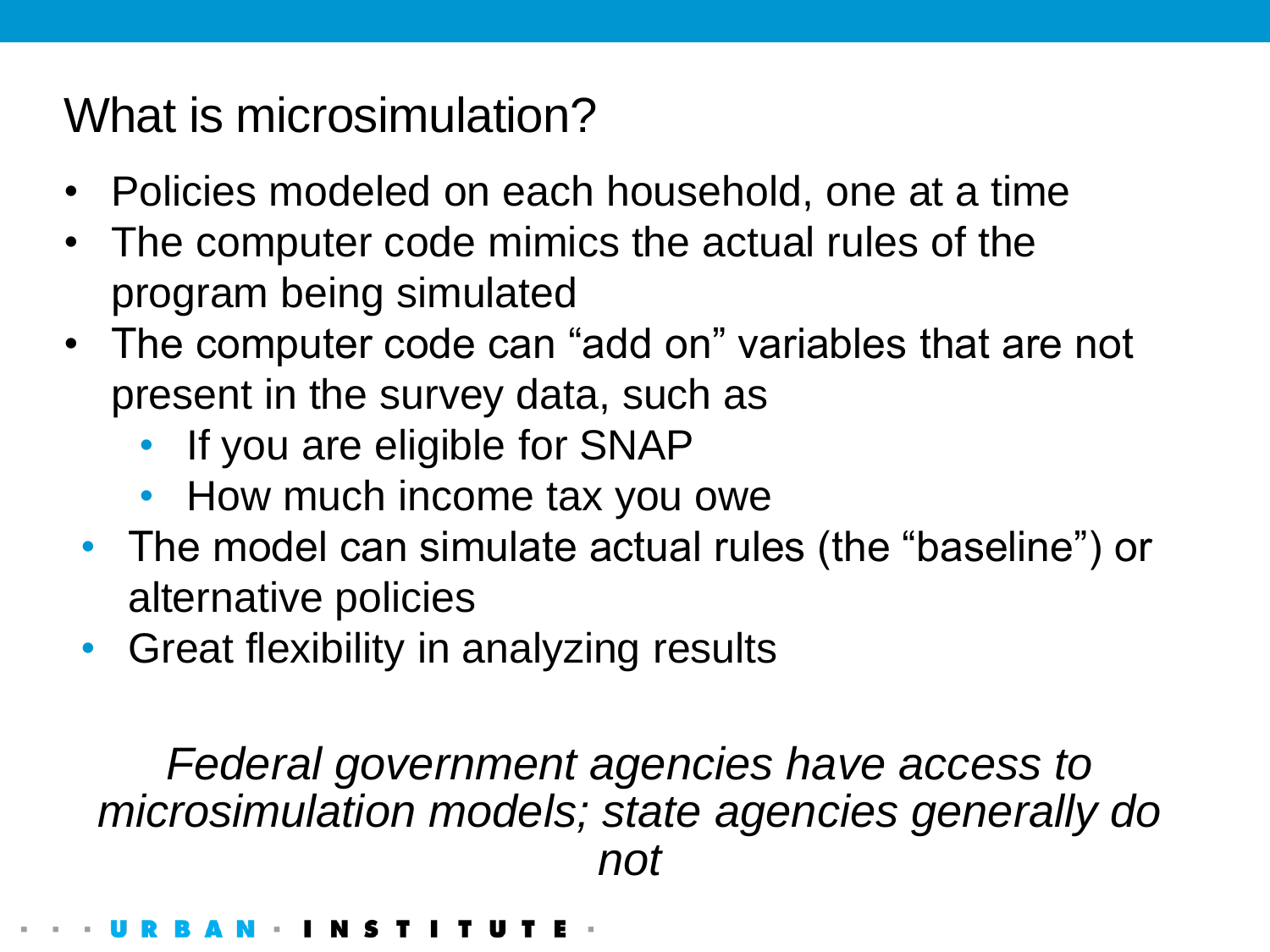# The Urban Institute's Microsimulation Modeling of State Policies

- An adapted version of the TRIM3 simulation model
- Projects for state poverty commissions and non-profits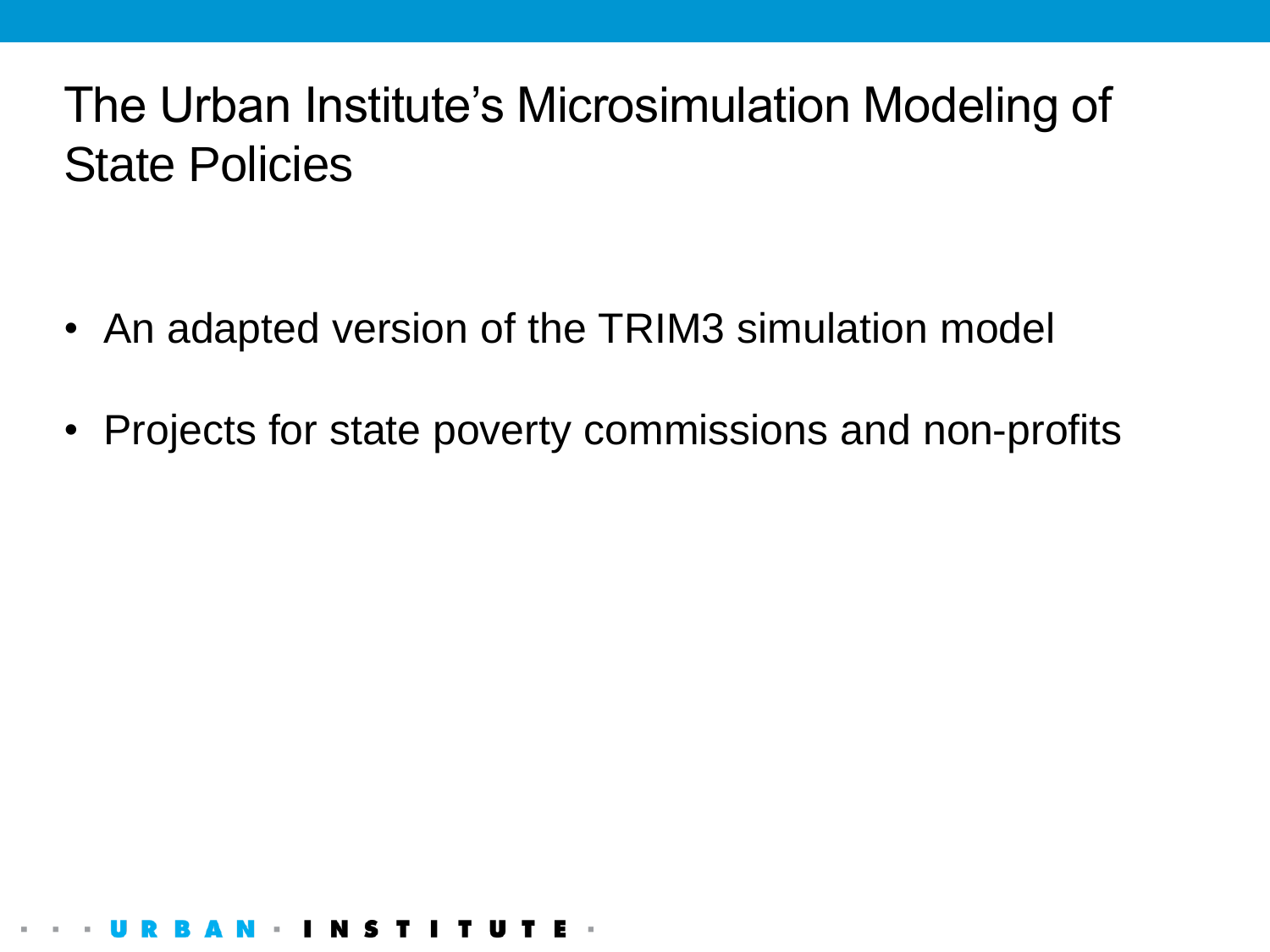# The Original TRIM model

- CPS-based
- Funded and copyrighted by HHS/ASPE
- Comprehensive simulation model of
	- Cash benefits: SSI, TANF
	- Nutrition benefits: SNAP, WIC
	- In-kind: child care and housing subsidies, LIHEAP
	- Taxes: payroll tax, federal and state income tax
- Captures detailed state rules & cross-program interactions
- Analysis of costs, caseloads, official & SPM poverty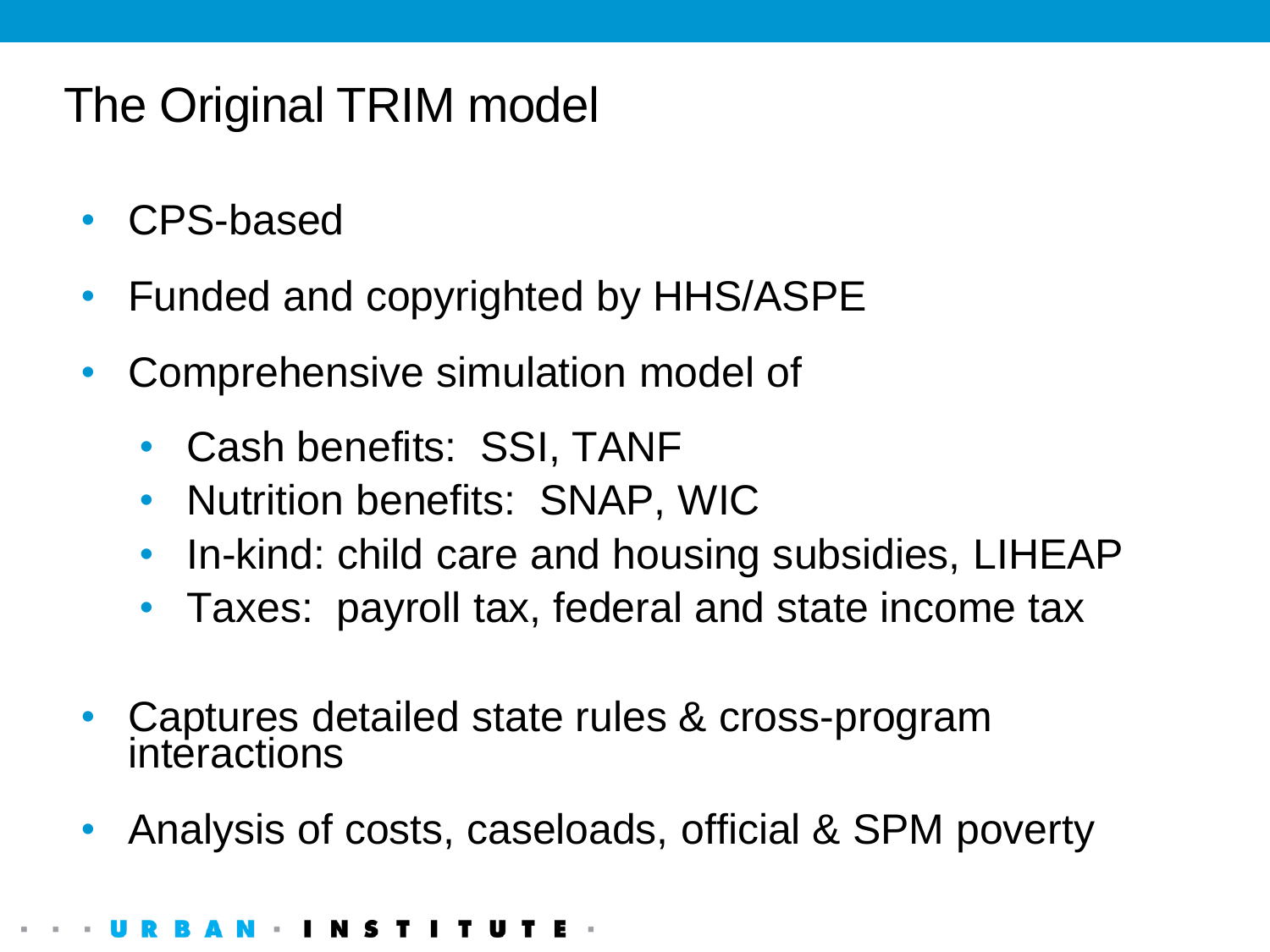# ACS-TRIM

- Motivation for development:
	- Earlier state-focused TRIM work used combined years of CPS data
	- Insufficient sample for detailed analysis
- Funding from foundations, 2009-2010
- ACS vs. CPS for microsimulation
	- Some weaknesses (less detail on household interrelationships, income)
	- Some strengths (more housing-related information)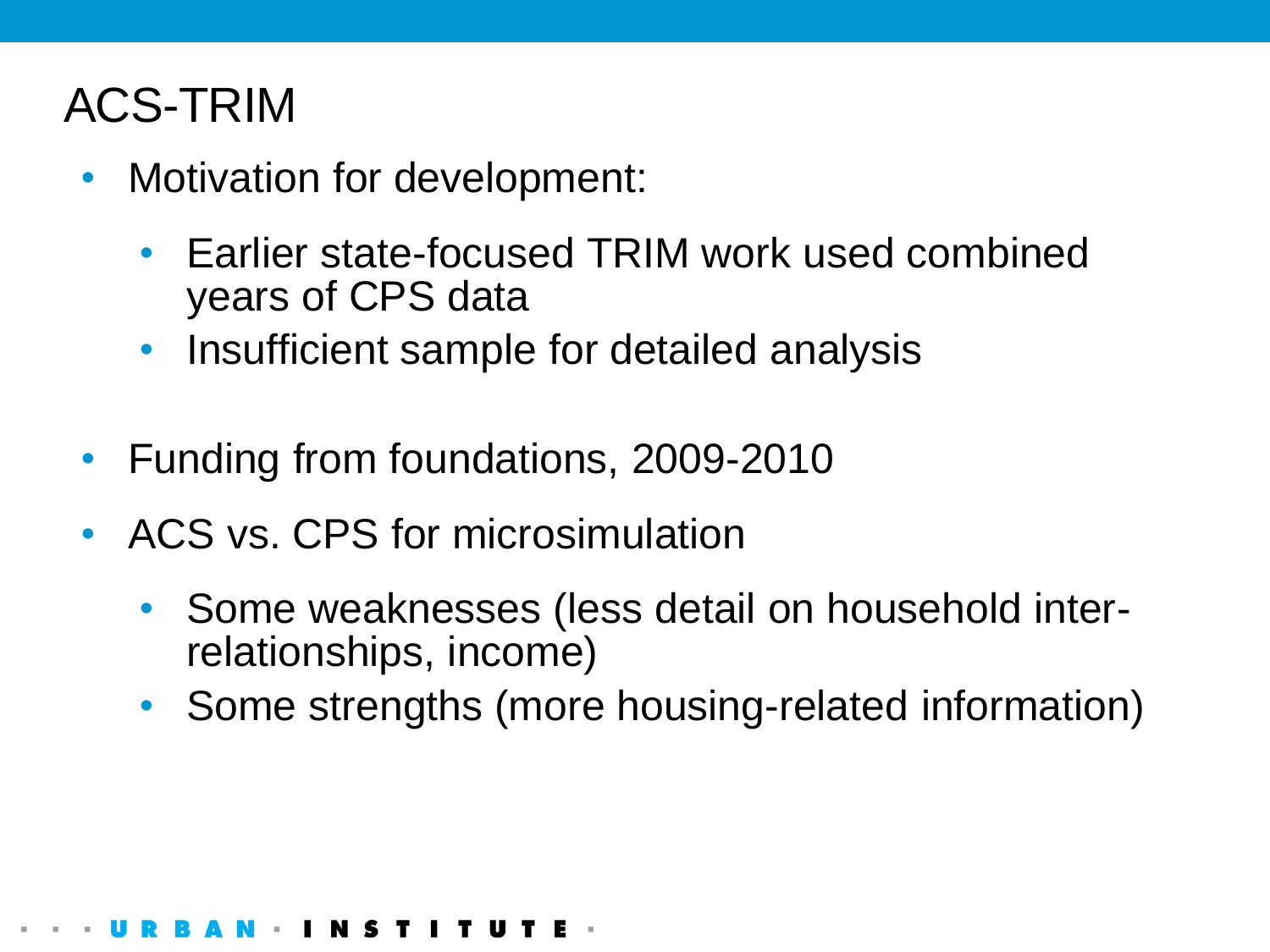# Uses of ACS-TRIM for state and local organizations (completed projects)

| <b>Organization</b>                                                          | <b>Data</b>     | <b>Policies Examined</b>                                                          |
|------------------------------------------------------------------------------|-----------------|-----------------------------------------------------------------------------------|
| <b>Heartland Alliance, Illinois</b>                                          | <b>ACS 2008</b> | TANF, housing subsidies,<br>community college scholarships,<br>transitional jobs  |
| <b>Community Advocates Public</b><br>Policy Institute (CA-PPI),<br>Wisconsin | <b>ACS 2008</b> | Minimum wage, tax credits,<br>senior & disability credit,<br>transitional jobs    |
| 3 NYC nonprofits                                                             | <b>ACS 2012</b> | Transitional jobs, minimum wage,<br>state and local taxes, safety-net<br>programs |
| Washington DC government                                                     | <b>ACS 2011</b> | Minimum wage                                                                      |

### U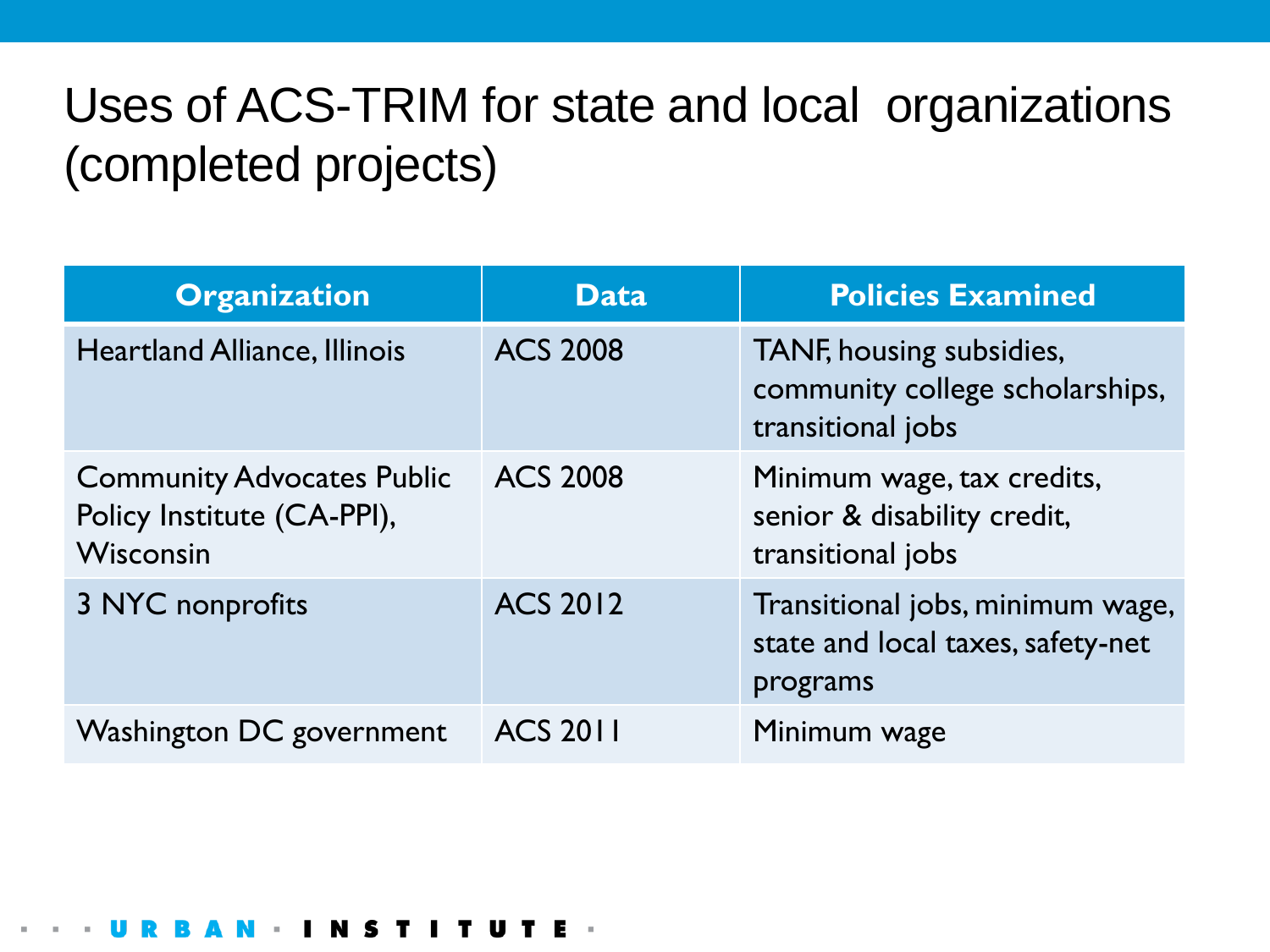# Results from the NYC Project: Anti-poverty impacts of individual policies



T I T U S ×.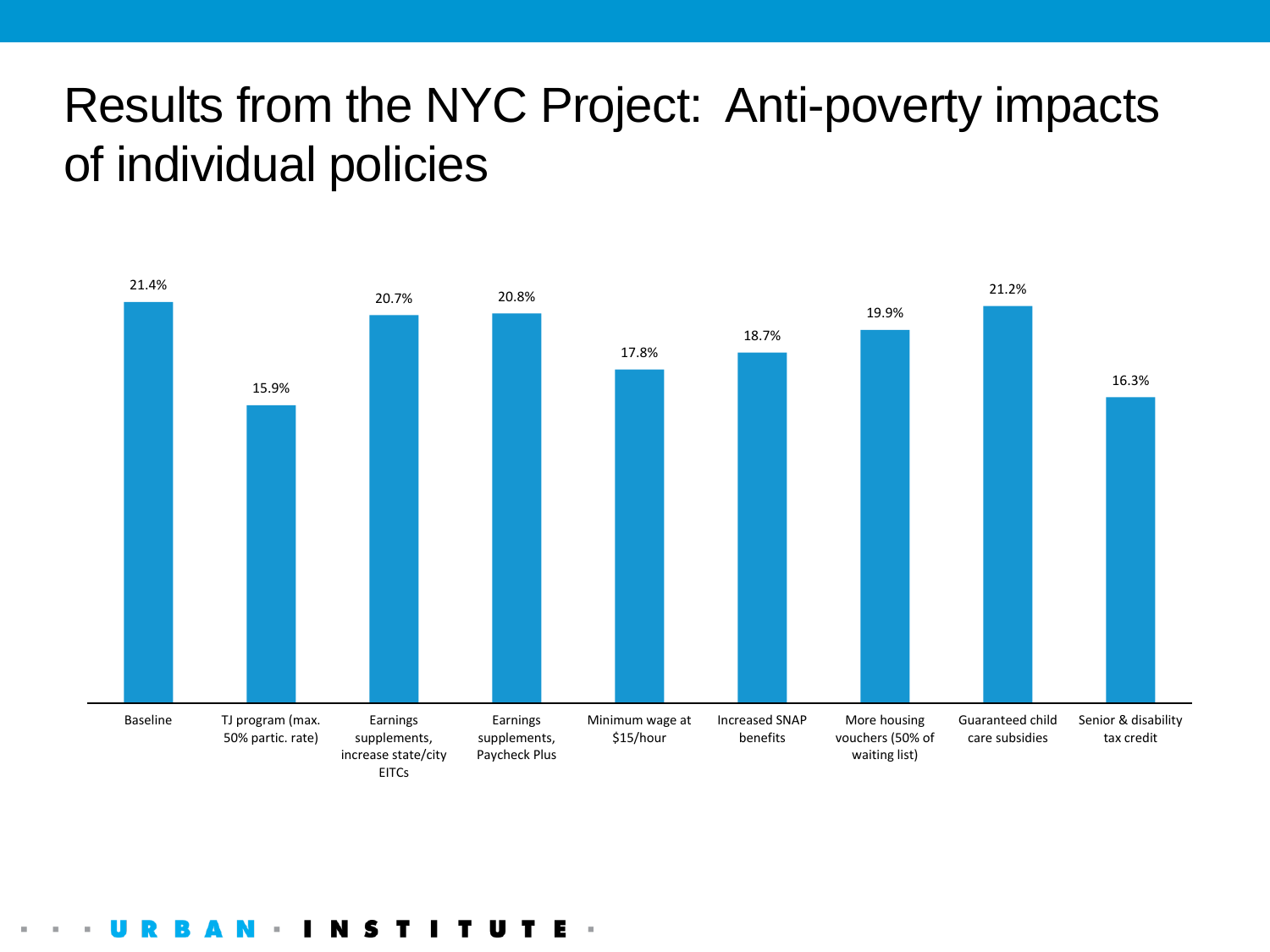# Results from the NYC Project: Anti-poverty impacts of combined policies



S I T . U т. Е ÎЩ,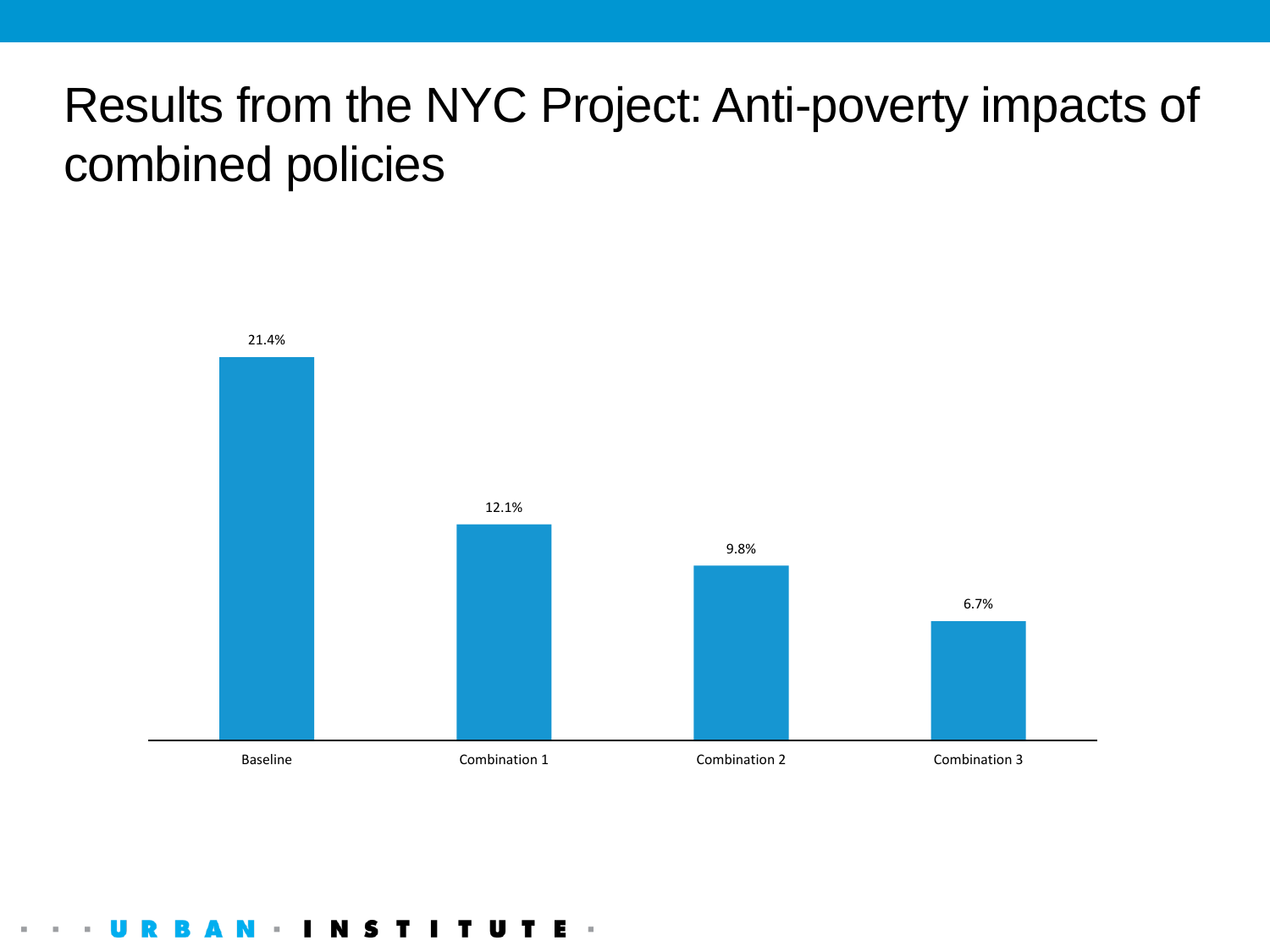## Results from the NYC Project: Impacts by age group



**NSTITUT** A N  $\sim$ E.

u,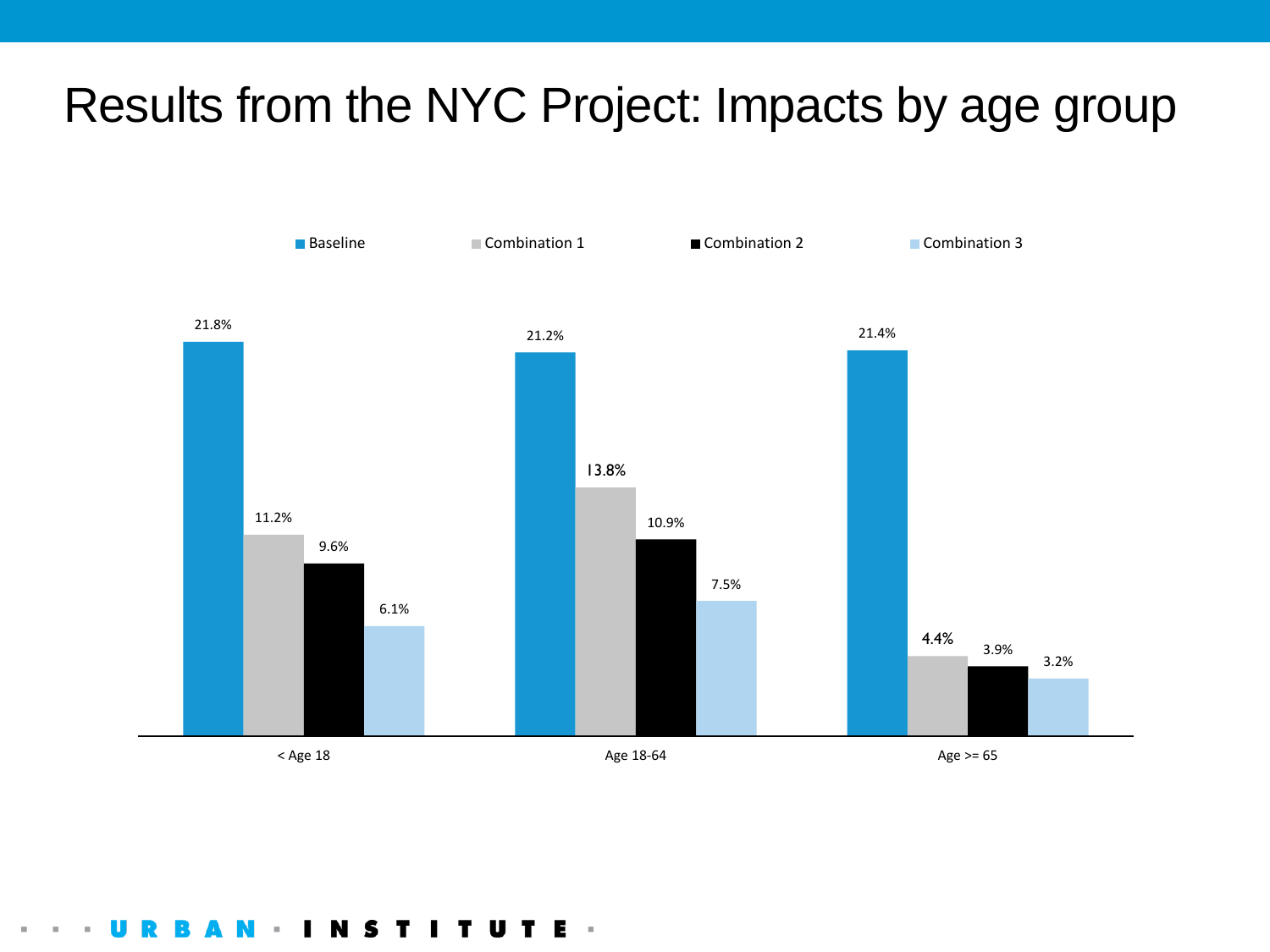## Results from the NYC Project: Example Cost Results

| (costs in billions)                               | <b>Baseline</b> | Comb.#I  | Comb#2    | <b>Comb.#3</b> |
|---------------------------------------------------|-----------------|----------|-----------|----------------|
| Aggregate costs of<br>benefits (fed, state, city) | \$12.7          | \$14.1   | \$14.2    | \$14.0         |
| Aggregate wage costs<br>of TJ program             | \$0             | \$2.8    | \$4.2     | \$9.1          |
| Aggregate tax liability                           | \$70.2          | \$67.0   | \$69.4    | \$71.5         |
| Total change in<br>government spending            | --              | $+ $7.3$ | $+$ \$6.5 | $+$ \$9.1      |

### I T U T ×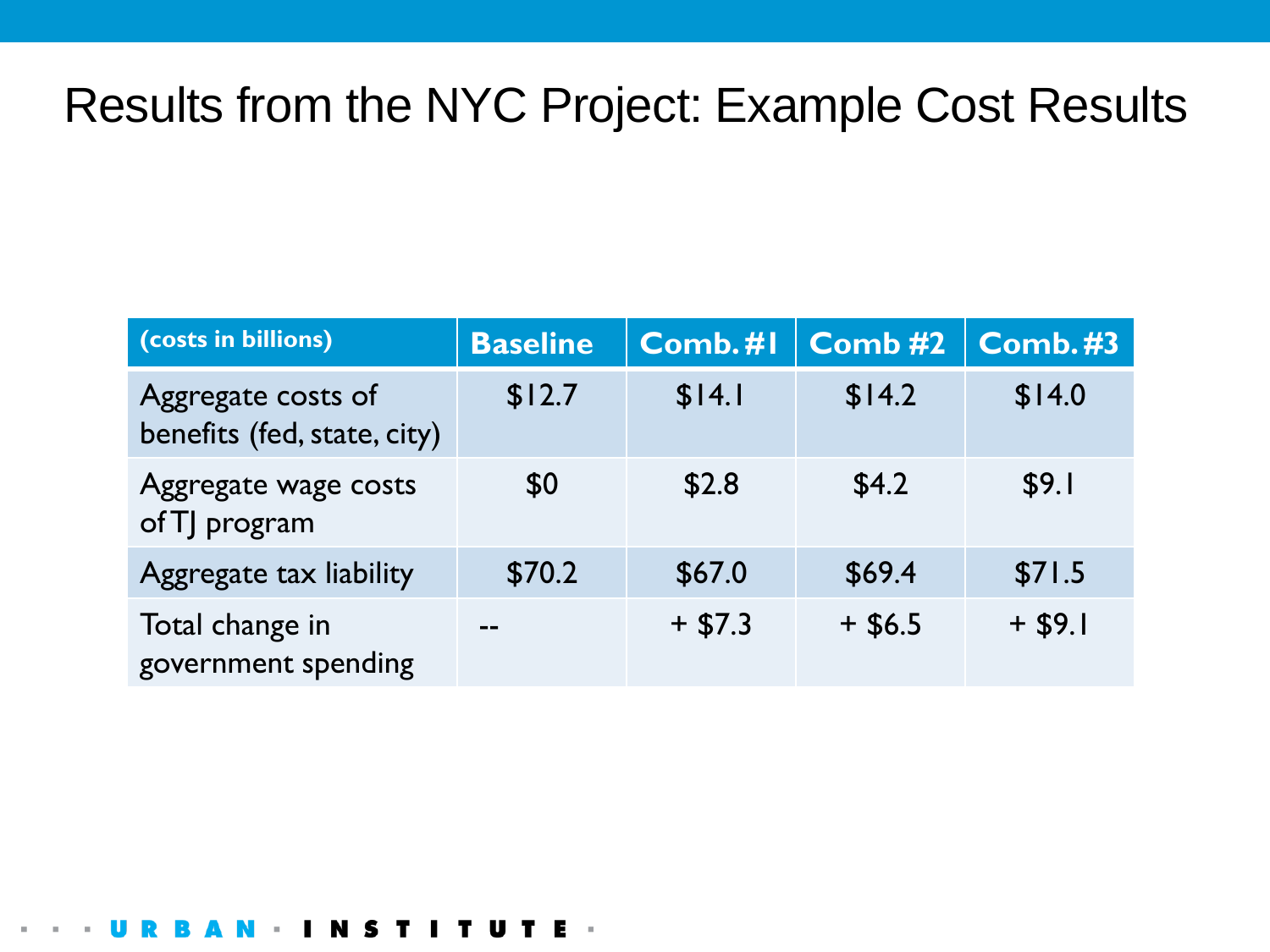### **Impact of CA-PPI Policy Package on Poverty in Wisconsin**



Public Policy Institute

"Greatly Reducing Poverty: Lessons Learned"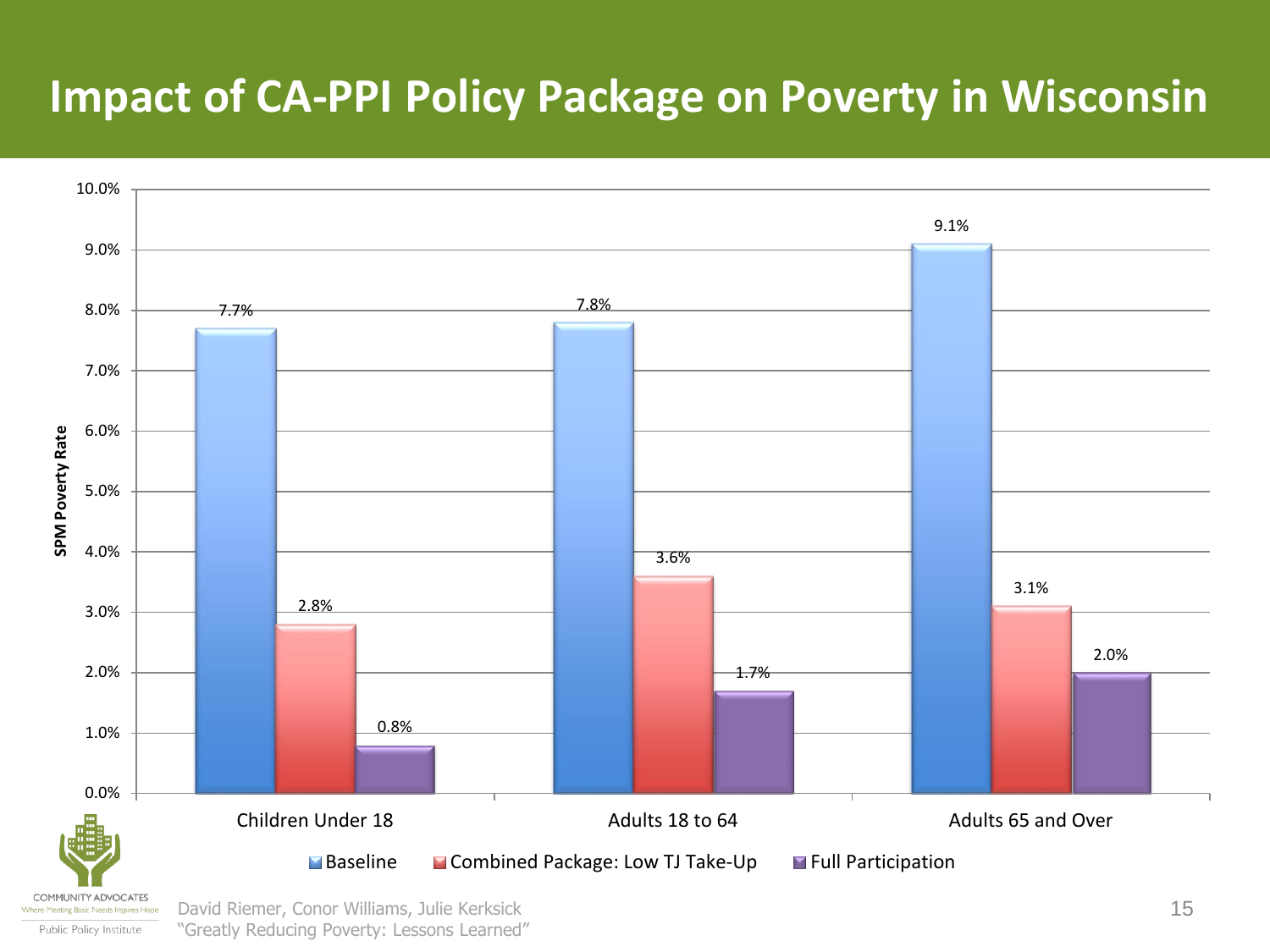# Results from the DC Minimum Wage Study: Change in Annual Income, for People in Families Affected by the Wage Increase

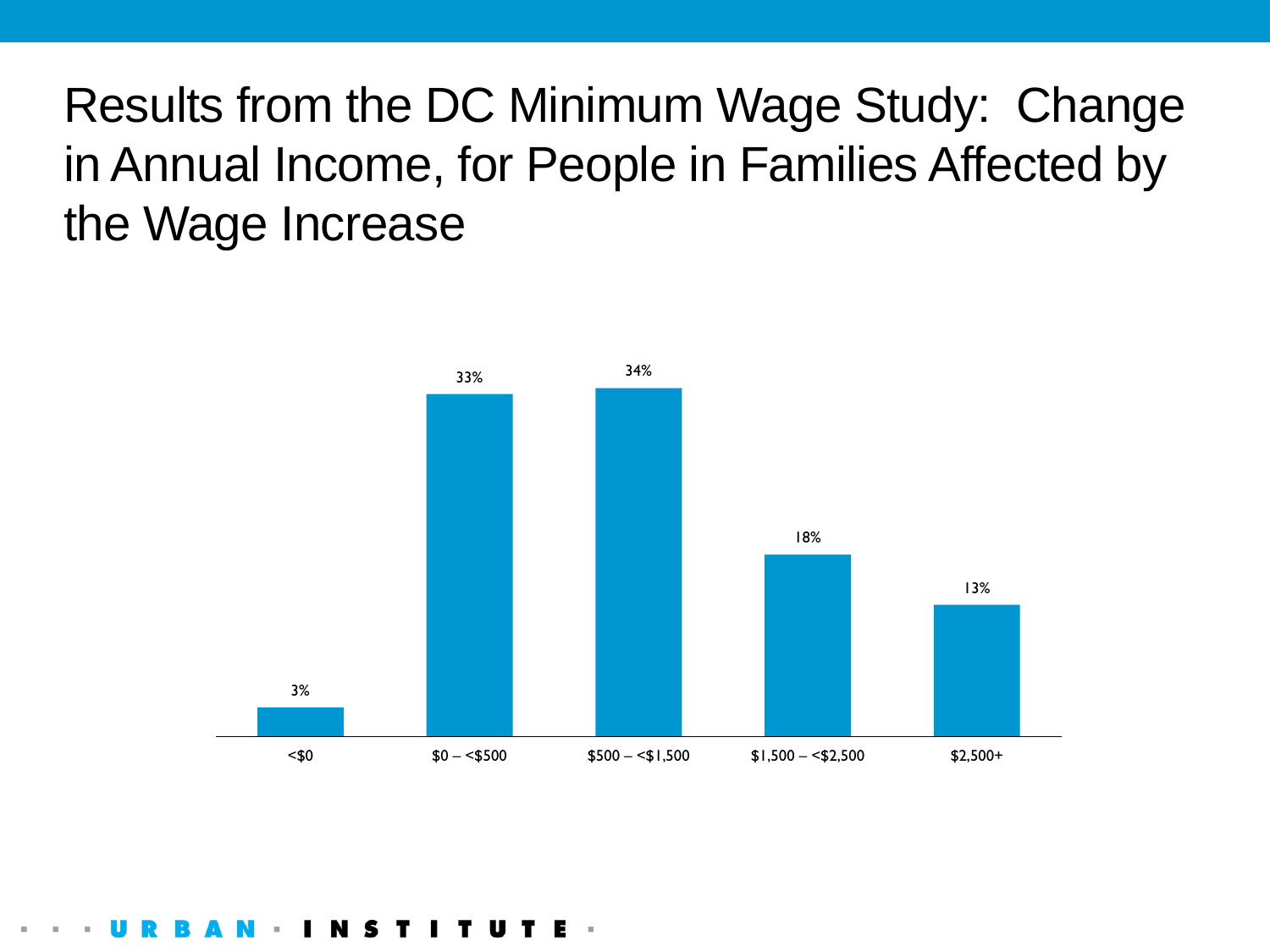# Results from the DC Minimum Wage Study: Change in Income vs. Earnings, for People in Families Affected by the Wage Increase

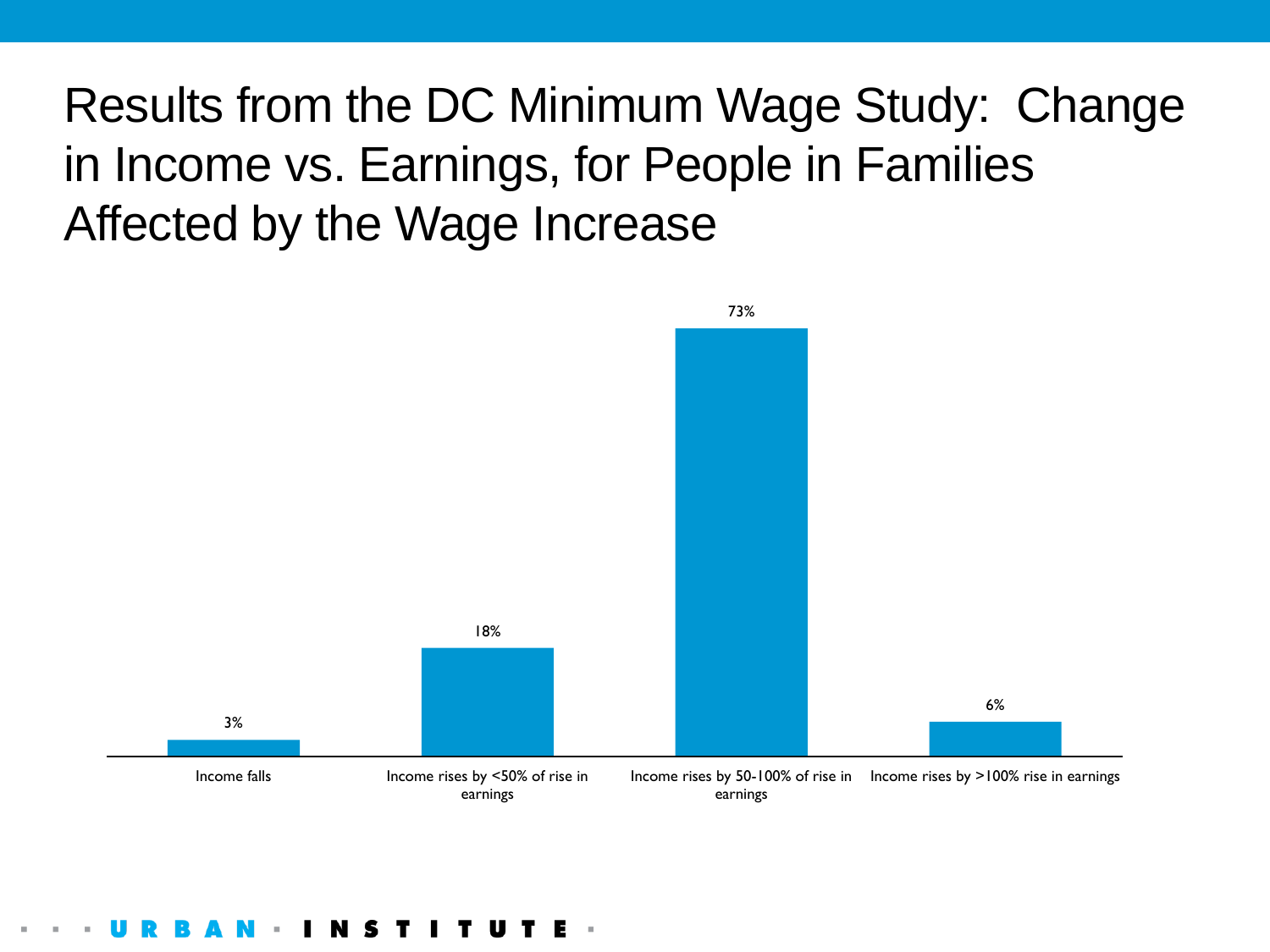Back to the problem…

- States/localities need answers to think about policy changes
	- How much would it cost?
	- What is the bang for the buck of different options?
	- What subgroups would be helped or hurt?
	- Microsimulation is an ideal tool for those questions, AND
	- The ACS data provide rich information as input to models, BUT
	- Most states/localities cannot afford to buy microsimulation analysis

### T I T U T INS.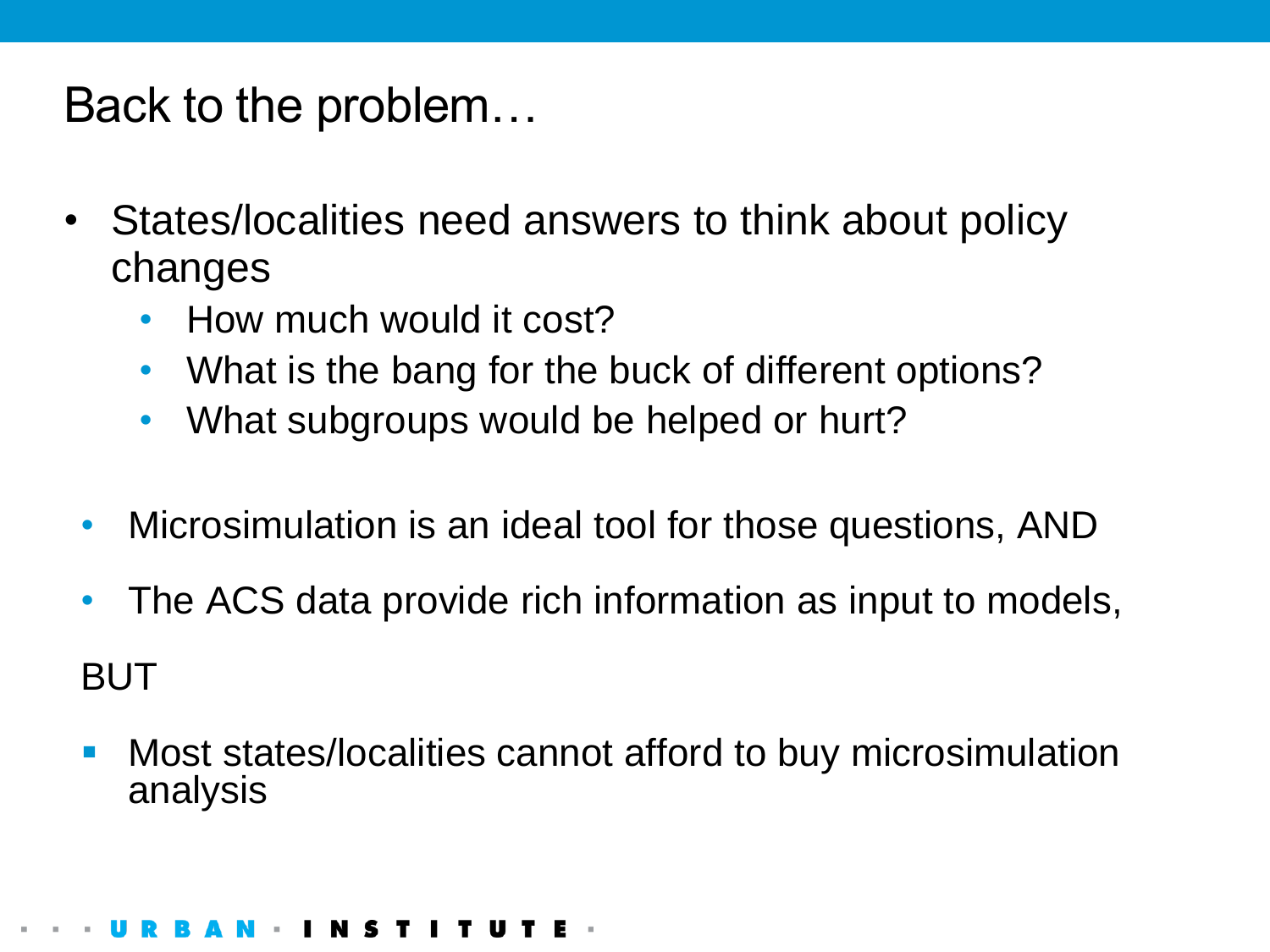# Our vision of the ideal model for states

- Accessible via the Internet
- State-level input data (ACS)
- Very user-friendly interface
- Able to simulate full range of programs and policy options and their interactions (like TRIM)
- Multiple kinds of output
	- Program costs & caseloads, tax impacts, total spending
	- Poverty impacts
	- Easy-to-understand graphics
	- Detailed tables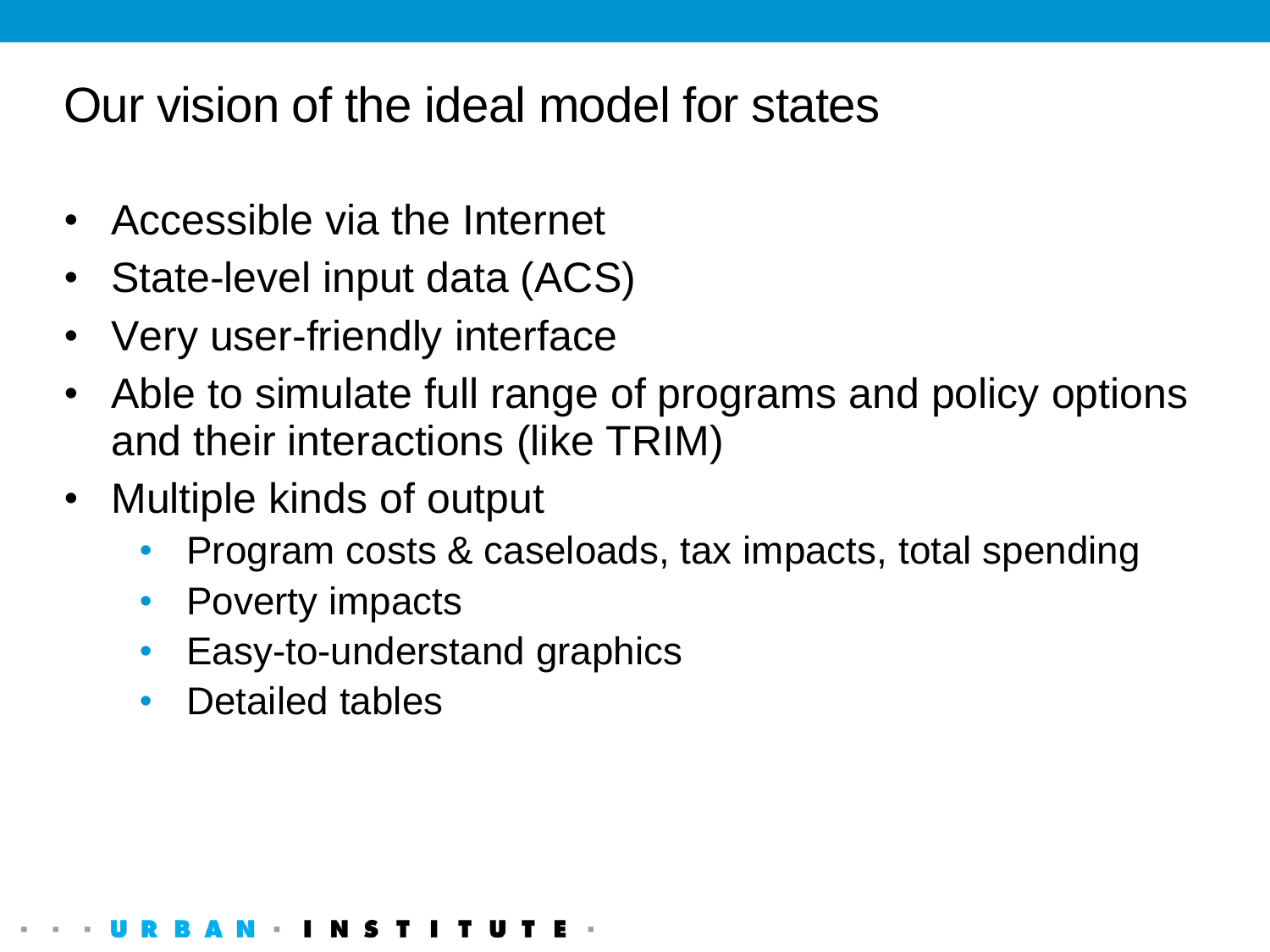# Is that possible?

- Technical challenges
	- Potentially many users simultaneously
	- Speed how fast would users expect?
	- Data storage
- Design challenges
	- Initial development of extremely user-friendly system
		- Balancing needs for capabilities vs. simplicity
	- Ongoing maintenance challenge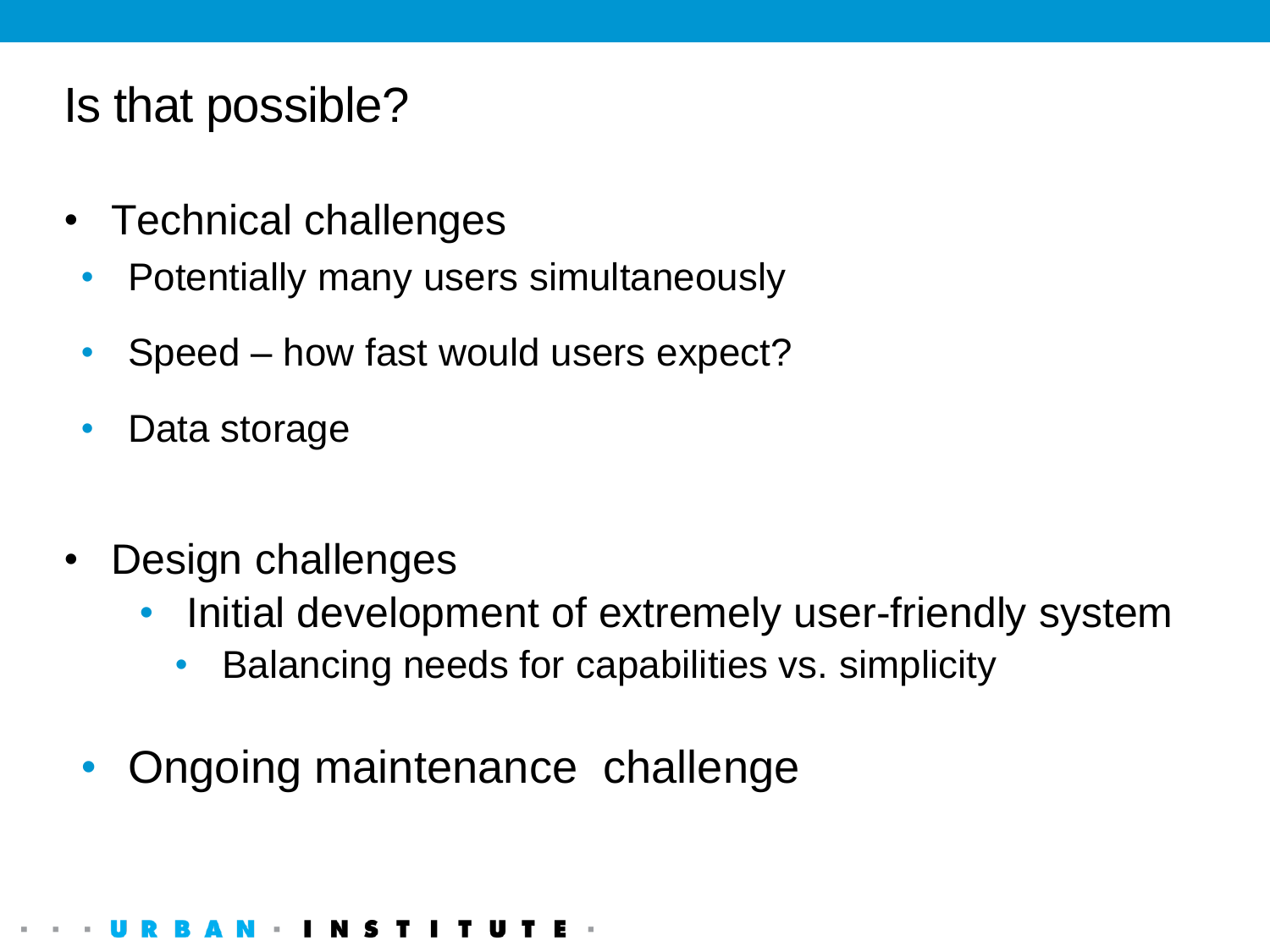# Our Next Steps

- Under NSF funding, we are exploring various ways to meet technical challenges
- Soliciting input on:
	- Relative importance:
		- Do states need this?
	- What it would need to look like:
		- How easy?
		- What capabilities?
	- Anything else!